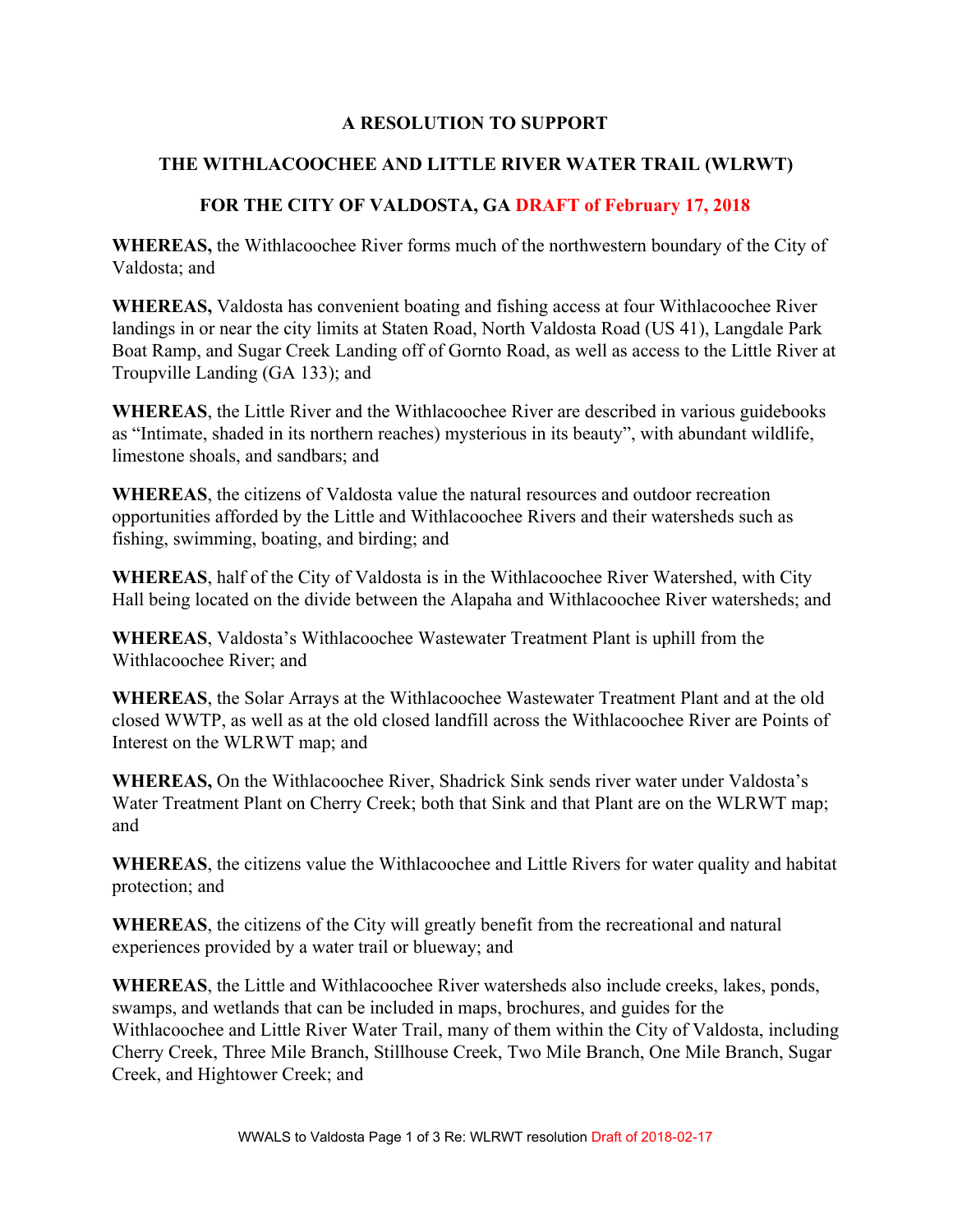**WHEREAS**, the [Valdosta Utilities Director recently assisted with a WWALS cleanup on One](http://www.wwals.net/blog/2017/11/12/one-mile-branch-cleanup-2017-11-11/) [Mile Branch at VSU and spoke there on video](http://www.wwals.net/blog/2017/11/12/one-mile-branch-cleanup-2017-11-11/) about what the City is doing about sanitary sewer improvements; and

**WHEREAS**, existing hiking and biking trails such as the Azalea City Trail can be linked to the Water Trail to encourage more multi-purpose participation; and

**WHEREAS**, many parks in or right next to Valdosta are in the Withlacoochee River watershed, including Langdale Park on the Withlacoochee River, Freedom Park on Cherry Creek, McKey Park on Two Mile Branch, Drexel Park, Vallotton Youth Complex, and the Senior Center on One Mile Branch, Bland Park on Sugar Creek, and John W. Saunders Memorial Park with historic Barber Spring near Browns Canal, as well as Troupville Landing at GA 133 on the Little River; and

WHEREAS, this water trail is consistent with the **comprehensive land** use plan of Valdosta and [Lowndes County](http://nebula.wsimg.com/f9fd8215bcb9eda63433832e522135fb?AccessKeyId=7599C68BC55095BE1D8F&disposition=0&alloworigin=1) regarding:

- II. Issues and Opportunities, 3. Community Wellness, Opportunities:
	- "Greater promotion of environmental clean-up, through organizations and programs such as Keep Lowndes/Valdosta Beautiful (KLVB), WWALS Watershed Coalition, Inc. (WWALS), Adopt-a-Highway, Adopt-a-Stream, Rivers Alive, and the school systems, will address litter and pollution challenges. "
- V. Community Policies, 3. Wellness:
	- "3.4.3. An active, healthy lifestyle should be promoted through livable community urban design and development patterns, including hiking, running, and biking trails connecting urban and rural areas with parks and with water trails along our creeks and rivers."
	- In 6. Natural Resources, Opportunities: "Promote education and awareness of water resources, importance of quality and quantity of water, historical resources, blueways, and boat landing locations (e.g. on the Withlacoochee, Little, and Alapaha Rivers)."
- V. Community Policies, 5. Land Use:
	- "5.3.4. Development patterns should be promoted that encourage walkability and integrate green spaces as well as both passive and active recreational areas, including hiking, running, and biking trails connected to parks and to water trails along the creeks and rivers."
- As well as other passages; and

**WHEREAS**, WWALS holds frequent outings on the rivers, and every outing is a cleanup; and

**WHEREAS,** the economy of the City will benefit from visitors to the Water Trail, and a Water Trail is a feature of quality of life that is attractive to businesses and employees and so may contribute to the economic development of the county; and

**WHEREAS,** the citizens of Valdosta and visitors from throughout the State of Georgia and the United States have for more than twenty (20) years regularly and openly enjoyed and exercised a